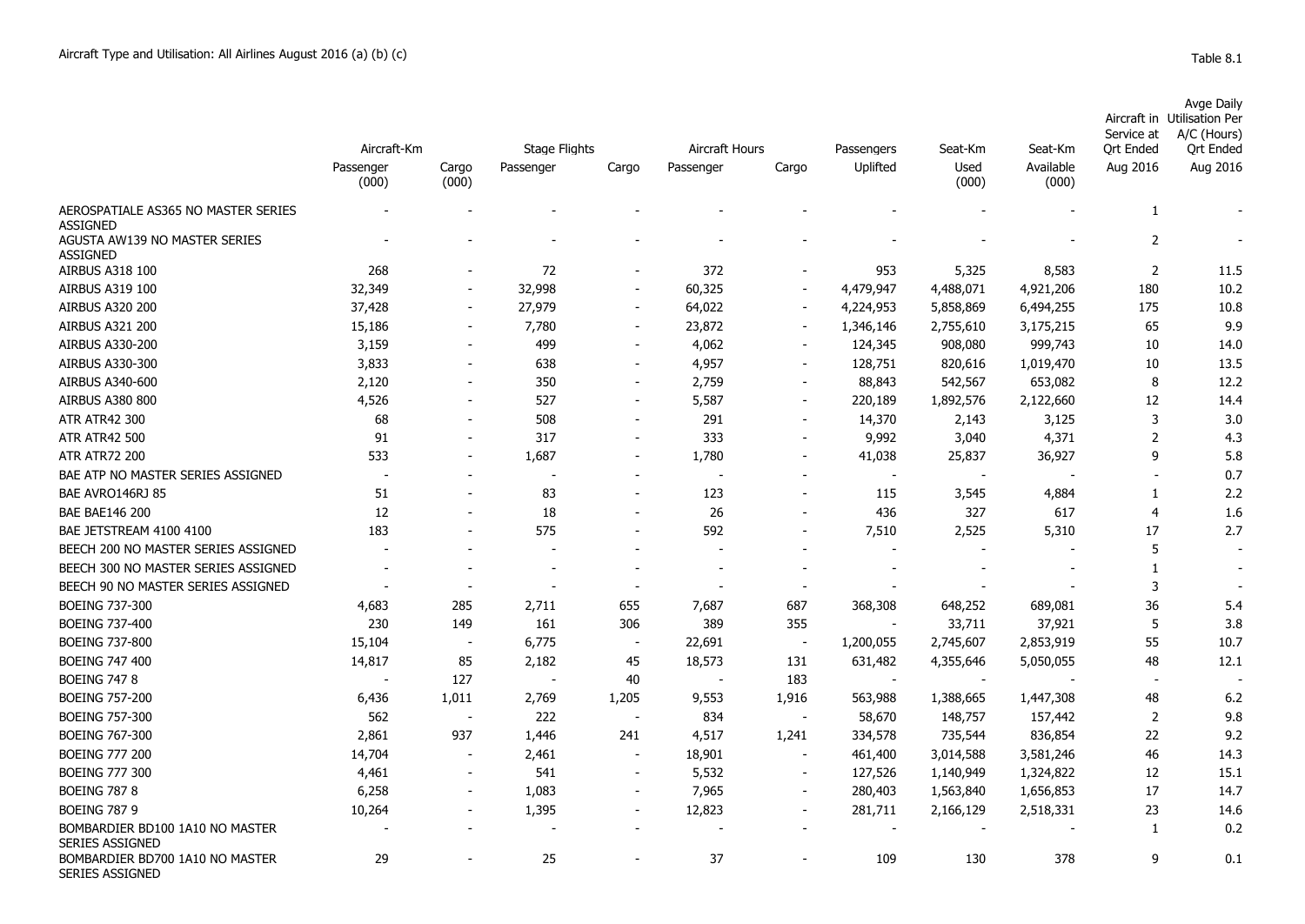|                                                           |                          |                |                      |                          |                |        |                          |                |                          | Service at               | Avge Daily<br>Aircraft in Utilisation Per<br>A/C (Hours) |
|-----------------------------------------------------------|--------------------------|----------------|----------------------|--------------------------|----------------|--------|--------------------------|----------------|--------------------------|--------------------------|----------------------------------------------------------|
|                                                           | Aircraft-Km              |                | <b>Stage Flights</b> |                          | Aircraft Hours |        | Passengers               | Seat-Km        | Seat-Km                  | <b>Ort Ended</b>         | Ort Ended                                                |
|                                                           | Passenger<br>(000)       | Cargo<br>(000) | Passenger            | Cargo                    | Passenger      | Cargo  | Uplifted                 | Used<br>(000)  | Available<br>(000)       | Aug 2016                 | Aug 2016                                                 |
| BOMBARDIER CL600 2B19 NO MASTER<br><b>SERIES ASSIGNED</b> | 5                        |                | 10                   |                          | 8              |        | 75                       | 35             | 65                       | 1                        | 0.1                                                      |
| BRITTEN NORMAN BN2A III                                   | 35                       |                | 401                  | $\overline{\phantom{a}}$ | 230            |        | 4,174                    | 368            | 522                      | 3                        | 1.6                                                      |
| BRITTEN NORMAN BN2A UNDESIGNATED<br><b>MASTER SERIES</b>  | 17                       |                | 484                  | $\overline{\phantom{a}}$ | 123            |        | 1,933                    | 91             | 137                      | $\overline{2}$           | 2.1                                                      |
| CANADAIR CL600 2B16 600                                   | 100                      |                | 61                   |                          | 127            |        | 211                      | 313            | 1,309                    | 7                        | 0.6                                                      |
| CESSNA 525 NO MASTER SERIES ASSIGNED                      | $\overline{\phantom{a}}$ |                | $\sim$               |                          | $\sim$         |        | $\overline{\phantom{a}}$ | $\overline{a}$ | $\overline{\phantom{a}}$ |                          |                                                          |
| DASSAULT FALCON 2000 NO MASTER<br>SERIES ASSIGNED         | 34                       |                | 26                   | $\overline{\phantom{a}}$ | 39             |        | 84                       | 126            | 505                      | 5                        | 0.2                                                      |
| DASSAULT FALCON 7X NO MASTER SERIES<br><b>ASSIGNED</b>    | 29                       |                | 15                   |                          | 39             |        | 64                       | 124            | 342                      | 4                        | 0.2                                                      |
| DASSAULT FALCON 900EX NO MASTER<br><b>SERIES ASSIGNED</b> | 11                       |                | 10                   |                          | 14             |        | 39                       | 44             | 131                      | 3                        | 0.2                                                      |
| DE HAVILLAND DHC6 400                                     | 48                       |                | 292                  | $\overline{\phantom{a}}$ | 265            |        | 3,263                    | 557            | 745                      | 3                        | 2.9                                                      |
| DE HAVILLAND DHC8 400                                     | 4,522                    |                | 10,225               |                          | 12,672         |        | 568,760                  | 260,484        | 352,691                  | 51                       | 7.5                                                      |
| <b>DORNIER 228 200</b>                                    | 33                       |                | 338                  |                          | 168            |        | 3,628                    | 367            | 596                      | 3                        | 1.2                                                      |
| DORNIER 328 NO MASTER SERIES<br>ASSIGNED                  | 130                      |                | 314                  |                          | 392            |        | 5,597                    | 2,350          | 4,031                    | 4                        | 3.9                                                      |
| EMBRAER EMB135 NO MASTER SERIES<br>ASSIGNED               | 373                      |                | 620                  |                          | 791            |        | 10,585                   | 6,422          | 13,383                   | 5                        | 4.5                                                      |
| EMBRAER EMB145 NO MASTER SERIES<br><b>ASSIGNED</b>        | 1,369                    |                | 2,033                | $\overline{\phantom{a}}$ | 2,810          | $\sim$ | 30,472                   | 36,328         | 67,141                   | 18                       | 5.3                                                      |
| EMBRAER ERJ170 100                                        | 697                      |                | 990                  | $\overline{\phantom{a}}$ | 1,460          |        | 47,143                   | 38,680         | 52,815                   | 18                       | 6.3                                                      |
| EMBRAER ERJ170 200                                        | 1,332                    |                | 1,897                | $\overline{\phantom{a}}$ | 2,847          |        | 122,777                  | 89,377         | 117,235                  | $\overline{\phantom{a}}$ |                                                          |
| EMBRAER ERJ190 200                                        | 3,362                    |                | 3,817                | $\overline{\phantom{a}}$ | 6,498          |        | 308,850                  | 277,772        | 355,543                  | 23                       | 7.9                                                      |
| <b>GULFSTREAM GV NO MASTER SERIES</b><br>ASSIGNED         | 29                       |                | 13                   |                          | 37             |        | 61                       | 150            | 549                      | 7                        | 0.4                                                      |
| <b>GULFSTREAM GVI NO MASTER SERIES</b><br>ASSIGNED        | 31                       |                | 9                    |                          | 37             |        | 30                       | 114            | 404                      | $\overline{2}$           | 0.3                                                      |
| LEARJET 45 NO MASTER SERIES ASSIGNED                      |                          |                |                      |                          |                |        | $\overline{a}$           |                | $\overline{\phantom{a}}$ | 3                        | $\overline{\phantom{a}}$                                 |
| LEARJET 60 NO MASTER SERIES ASSIGNED                      |                          |                |                      |                          |                |        |                          |                |                          | 1                        | $\overline{\phantom{a}}$                                 |
| RAYTHEON HAWKER 1000                                      |                          |                |                      |                          |                |        |                          |                |                          | 1                        | $\overline{a}$                                           |
| RAYTHEON HAWKER 800                                       |                          |                |                      |                          |                |        |                          |                |                          | $\mathbf{1}$             |                                                          |
| SAAB 2000 NO MASTER SERIES ASSIGNED                       | 609                      |                | 1,558                | $\overline{\phantom{a}}$ | 1,695          |        | 33,604                   | 18,845         | 30,469                   | 14                       | 5.2                                                      |
| SAAB 340 NO MASTER SERIES ASSIGNED                        | 482                      |                | 1,770                |                          | 1,700          |        | 37,402                   | 10,871         | 16,133                   | 15                       | 3.5                                                      |
| Total                                                     | 193,463                  | 2,594          | 120,685              | 2,492                    | 310,555        | 4,513  | 16,174,570               | 35,994,367     | 40,618,404               | 1,028                    | 9.2                                                      |